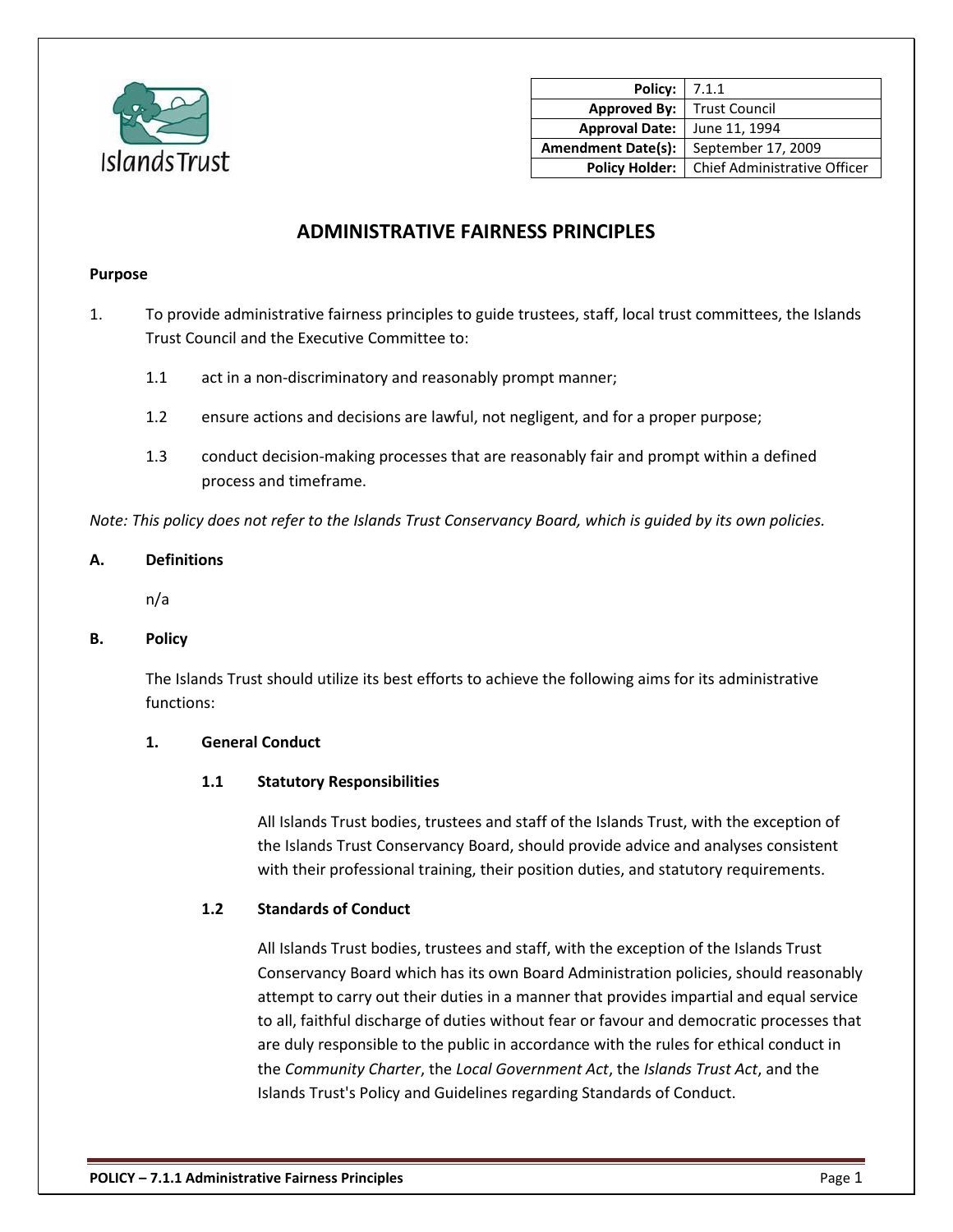### **1.3 Governance Principles**

All Islands Trust bodies, trustees and staff, with the exception of the Islands Trust Conservancy Board, should strive toward an effective, responsible and democratic system of government with regard to the Islands Trust's Guidelines regarding Governance Principles.

# **2. Exercise of Power**

#### **2.1 Enabling Legislation**

Decisions and actions shall be clearly authorized by, and consistent with, applicable government statutes and regulations.

### **2.2 Proper Delegation**

Delegation of decision-making power or discretionary authority should be consistent with enabling legislation.

# **2.3 Legal Responsibilities**

Policies and bylaws requiring potential enforcement should be enacted in good faith and with a view to reasonably attempting to satisfy obligations to act.

# **2.4 Policy Consistency**

Bylaws, policies and procedures should be reviewed for consistency with existing Trust policies and agreements.

# **2.5 Interagency Cooperation**

Relationships with other agencies to improve services, provide programs, and/or clarify administrative processes, should be documented in written form for regular and public review.

# **3. Fair Decision Making**

# **3.1 Notice of Proceedings**

Parties whose interests may be affected by a decision or action should be notified in a timely and adequate manner about the decision-making process and opportunities to participate in it.

# **3.2 Statutory Notice**

Procedural requirements of the *Community Charter*, the *Local Government Act*, the *Islands Trust Act* and relevant procedures bylaws in respect of land use decisions, shall be strictly adhered to.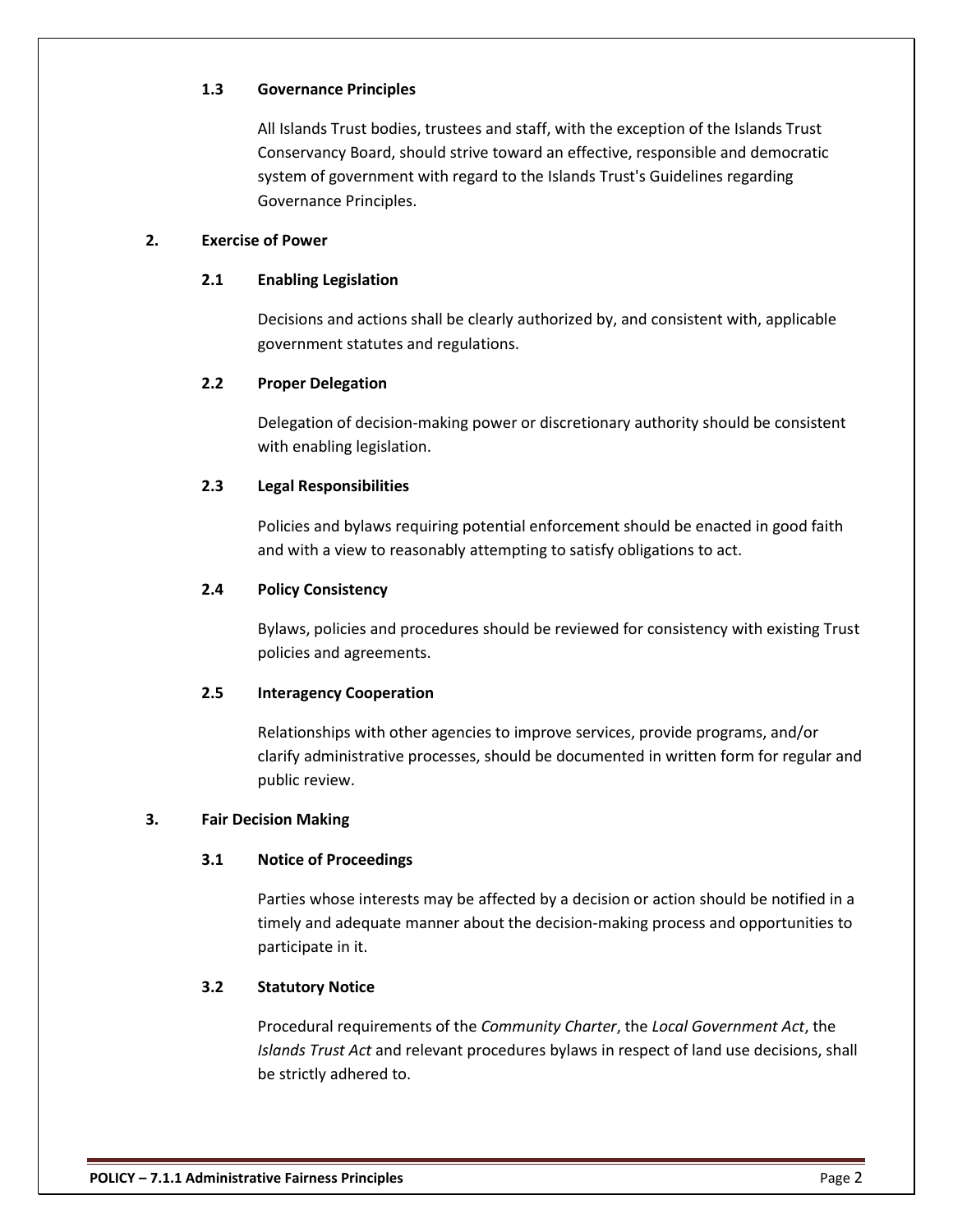# **3.3 Opportunity to Review**

Parties whose interests may be affected by a decision or action should be given a reasonable opportunity to review the nature of the resulting action or decision and to examine the information of other sources being considered.

# **3.4 Opportunity to be Heard/to Respond**

Parties whose interests may be affected by a decision or action should be given a reasonable opportunity to provide written or verbal information in support of their position.

## **3.5 Impartiality**

Trustees must comply with Division 6 of Part 4 of the *Community Charter* "Conflict of Interest", and should consider the Islands Trust's Guidelines regarding Statutory Rules of Conduct to deal with conflicting interests that may affect, or appear to affect, the making of an impartial decision.

### **3.6 Relevant Information**

Decisions should be based on a review of relevant information, excluding all irrelevant considerations.

### **3.7 Timeliness**

Decisions and actions should be made reasonably promptly according to timelines established and communicated to identified parties who may be affected by a decision or action.

#### **3.8 Reasons**

Identified, affected parties should be provided with reasons, in writing if requested, for the decisions and actions of Islands Trust bodies. Whenever relevant, written reasons should indicate the information and opinions considered, and should quote relevant documents such as Official Community Plans, the Islands Trust Policy Statement, the *Islands Trust Act* or other statutes.

#### **3.9 Confidentiality - Privacy**

Islands Trust bodies should only exclude members of the public from a decisionmaking situation when a meeting has been properly closed for a purpose identified in Division 3 of Part 4 of the *Community Charter* ("Open Meetings").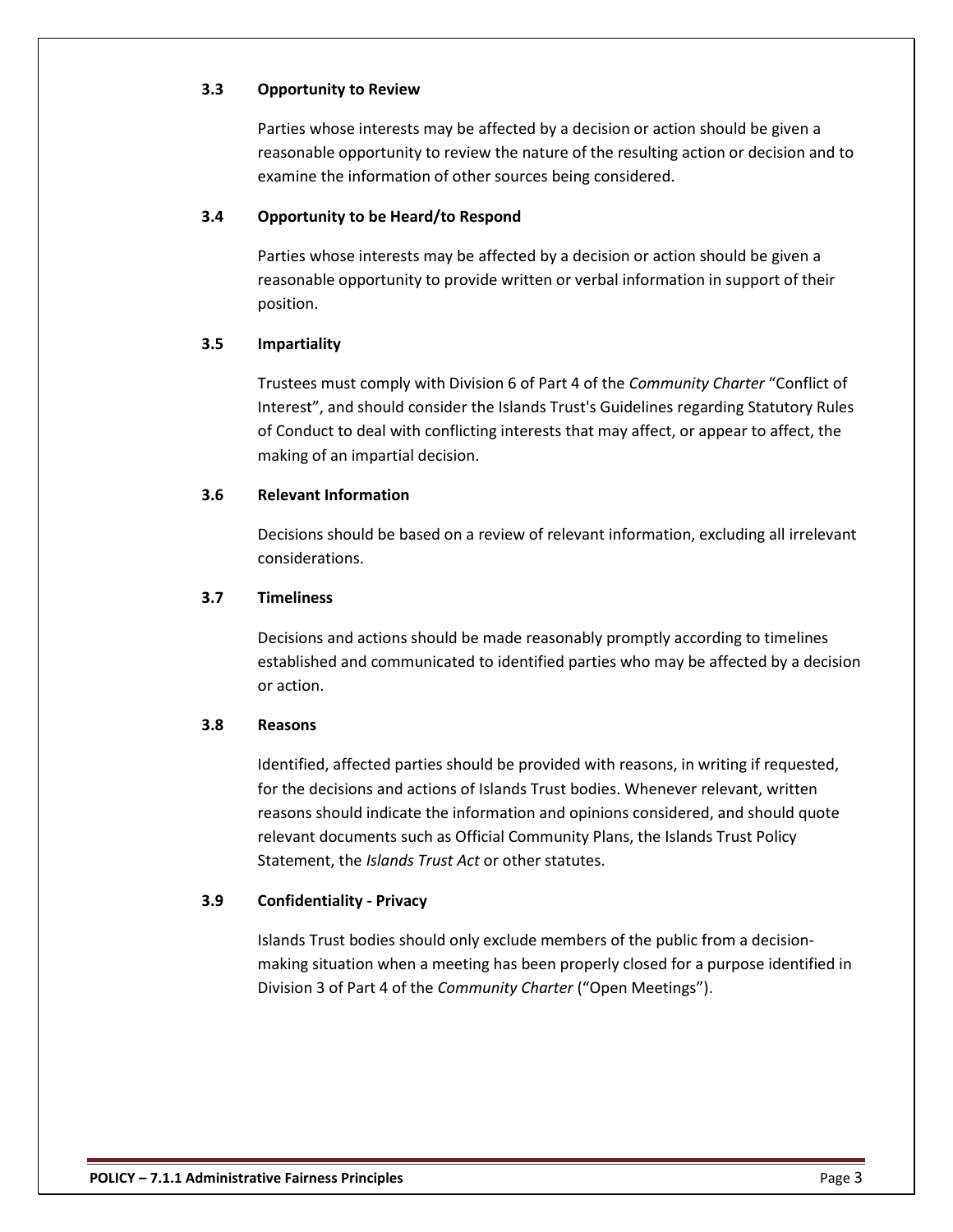### **4. Appeal Procedures**

### **4.1 Complaint Handling**

Complaints related to administrative fairness concerns should be handled in accordance with the Islands Trust's Procedures for Handling of Administrative Fairness Complaints.

# **4.2 Available Remedies**

Interested parties should be fully informed, upon their request, of the available internal and external mechanisms of appeal, review, and/or complaint regarding a decision made or action taken.

# **4.3 Bylaw Infractions**

Complaints about bylaw infractions should be considered by the Islands Trust in accordance with its procedures regarding bylaw enforcement.

# **5. Organizational Management**

# **5.1 Staff Structure**

The staff structure and structural amendments shall be reviewed and approved by Trust Council for implementation by the Chief Administrative Officer, monitored by the Executive Committee and conveyed to the public.

# **5.2 Delegation of Management Authority**

The Executive Committee shall approve the delegation of management authority for implementation by the Chief Administrative Officer.

# **5.3 Delegation of Staff Authority**

The Chief Administrative Officer should approve the delegation of staff authority for implementation by management.

# **5.4 Personnel Matters**

A review or hearing process that affects an employee who is a member of a union shall be governed by the relevant collective agreement. For other staff, the employee will be given reasonable and timely notice and an opportunity for input before the commencement of a review or hearing process.

# **6. Information/Communications**

# **6.1 Public Information**

Reasonable efforts should be made to communicate the role of the Islands Trust and its programs, procedures and activities.